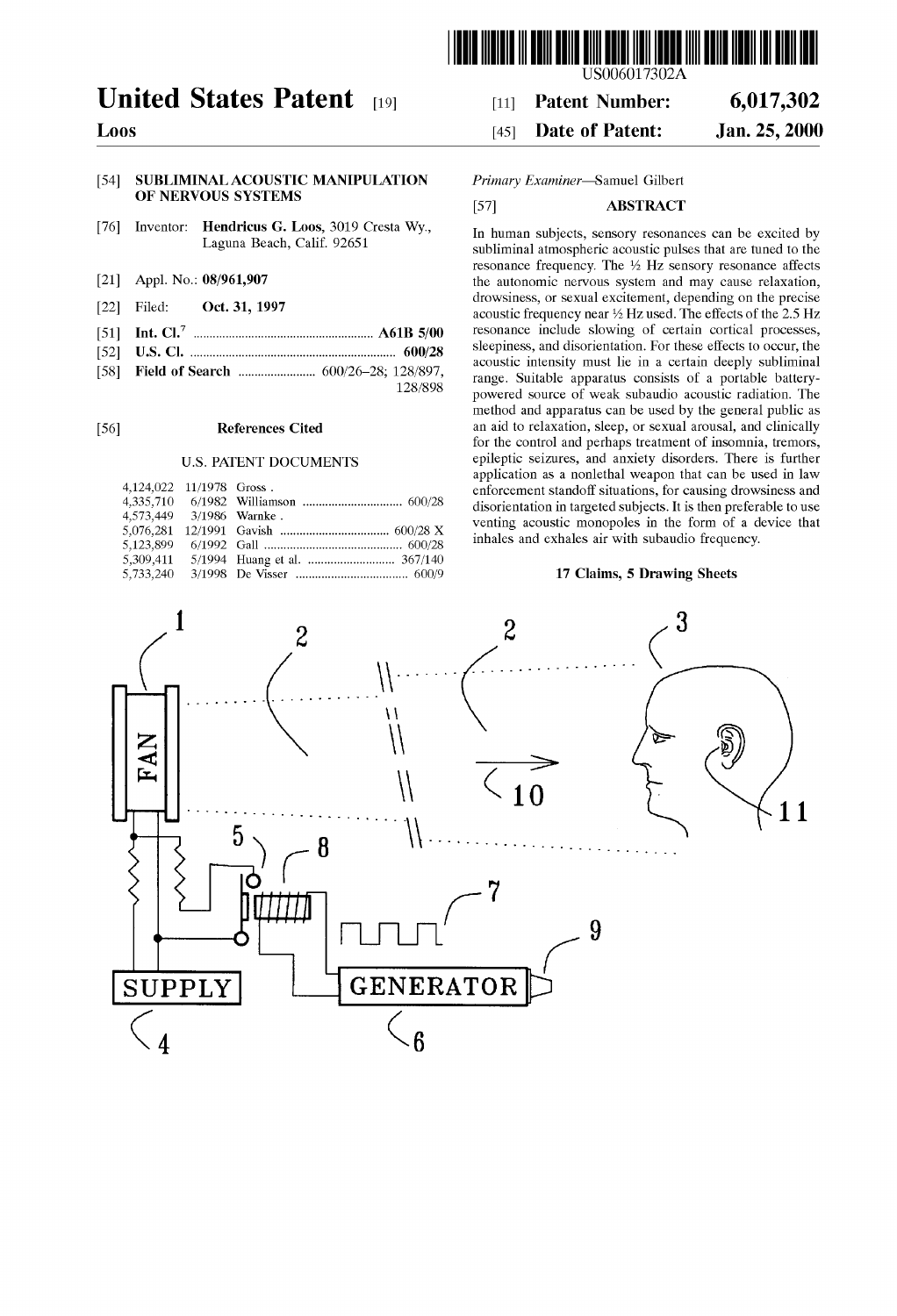

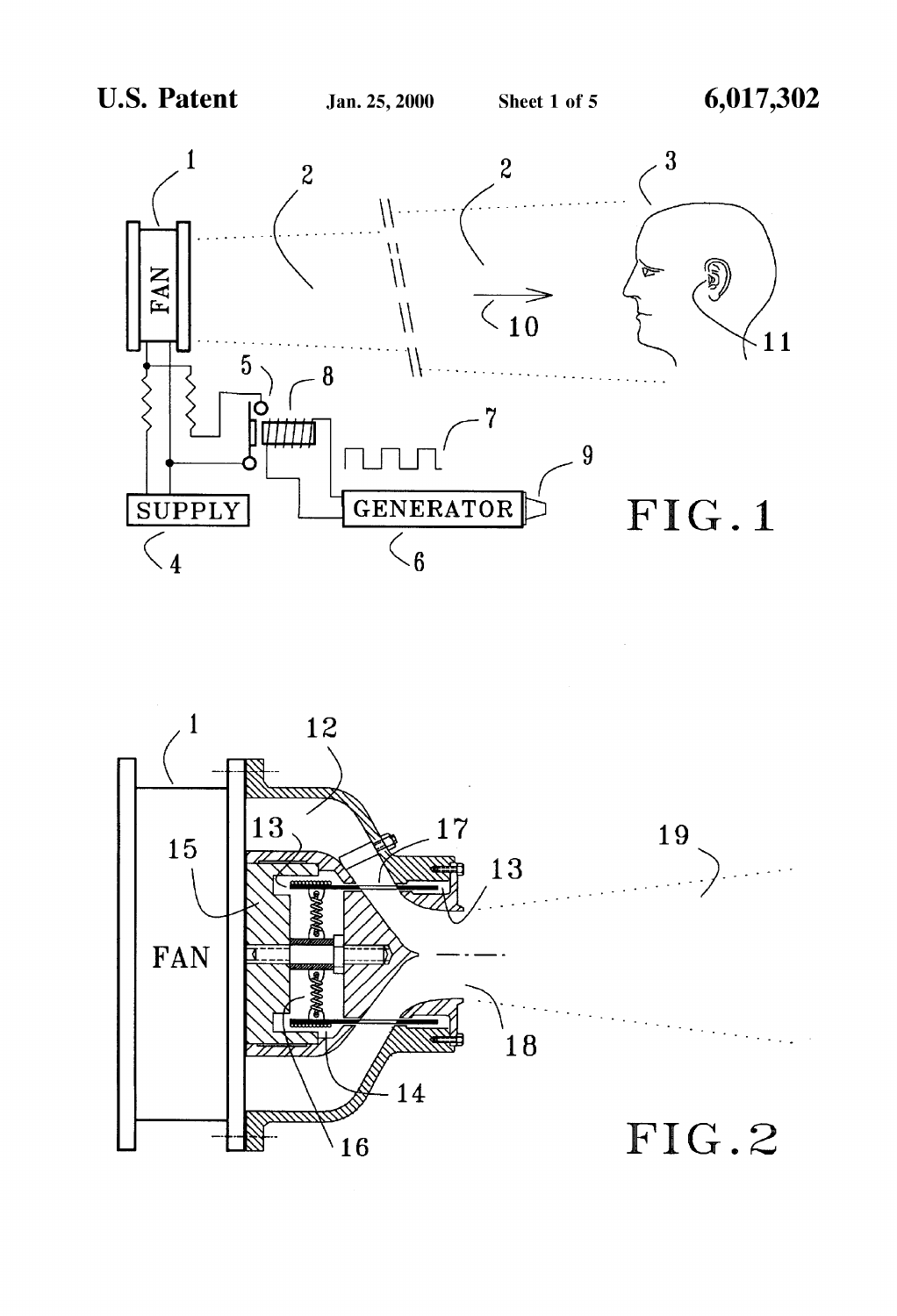



FIG.4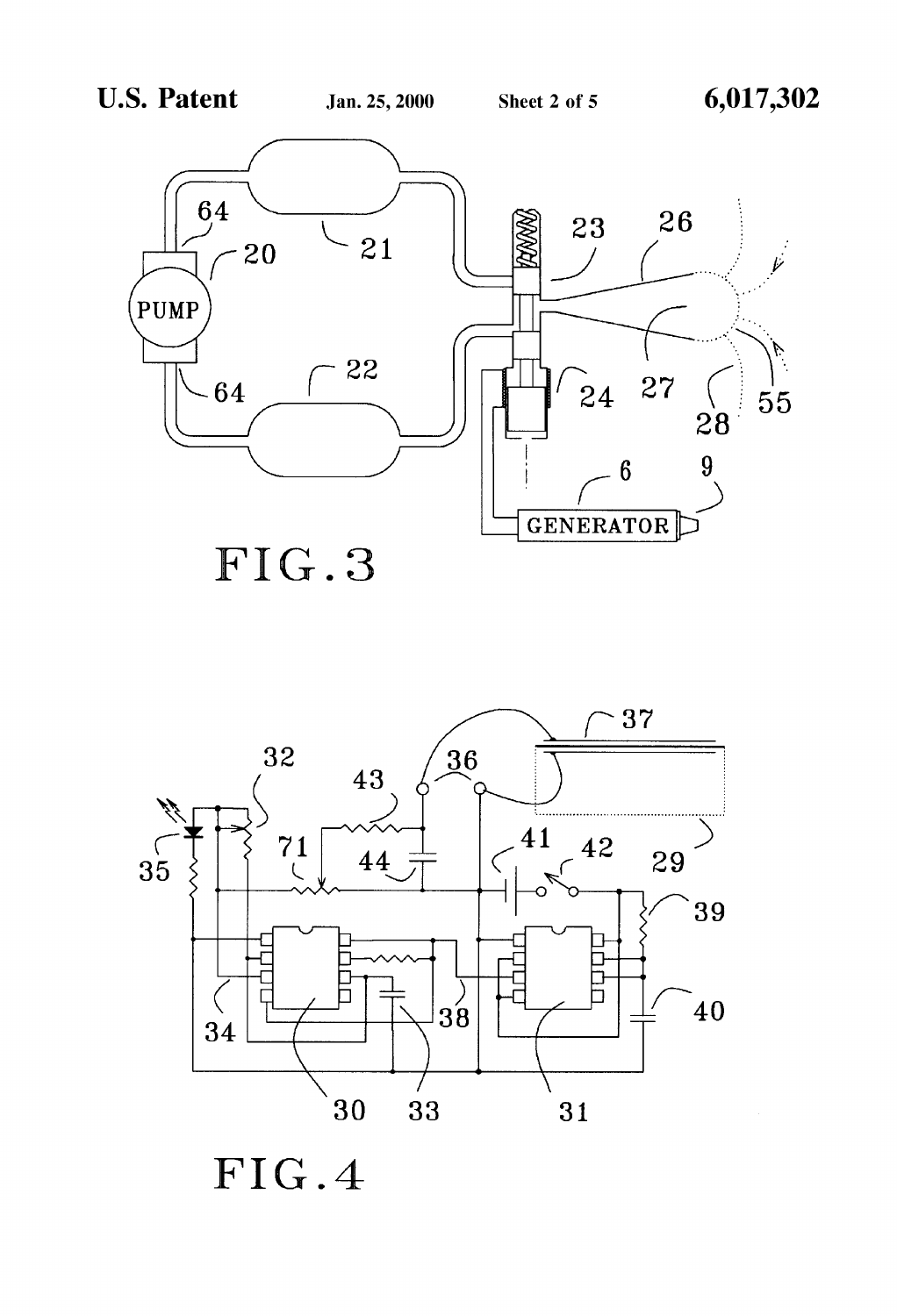





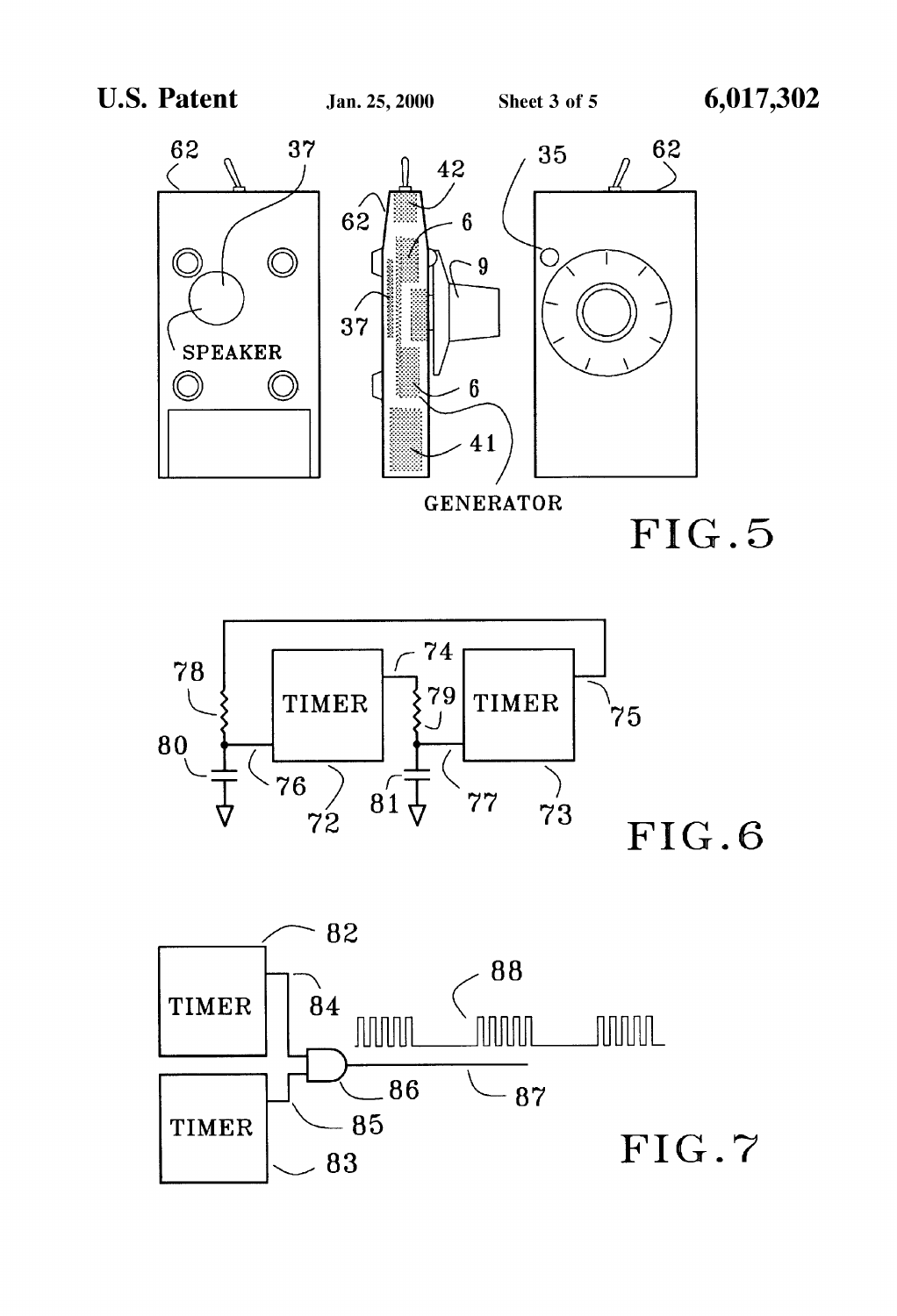

SOUND PRESSURE LEVEL  $-61$  dB



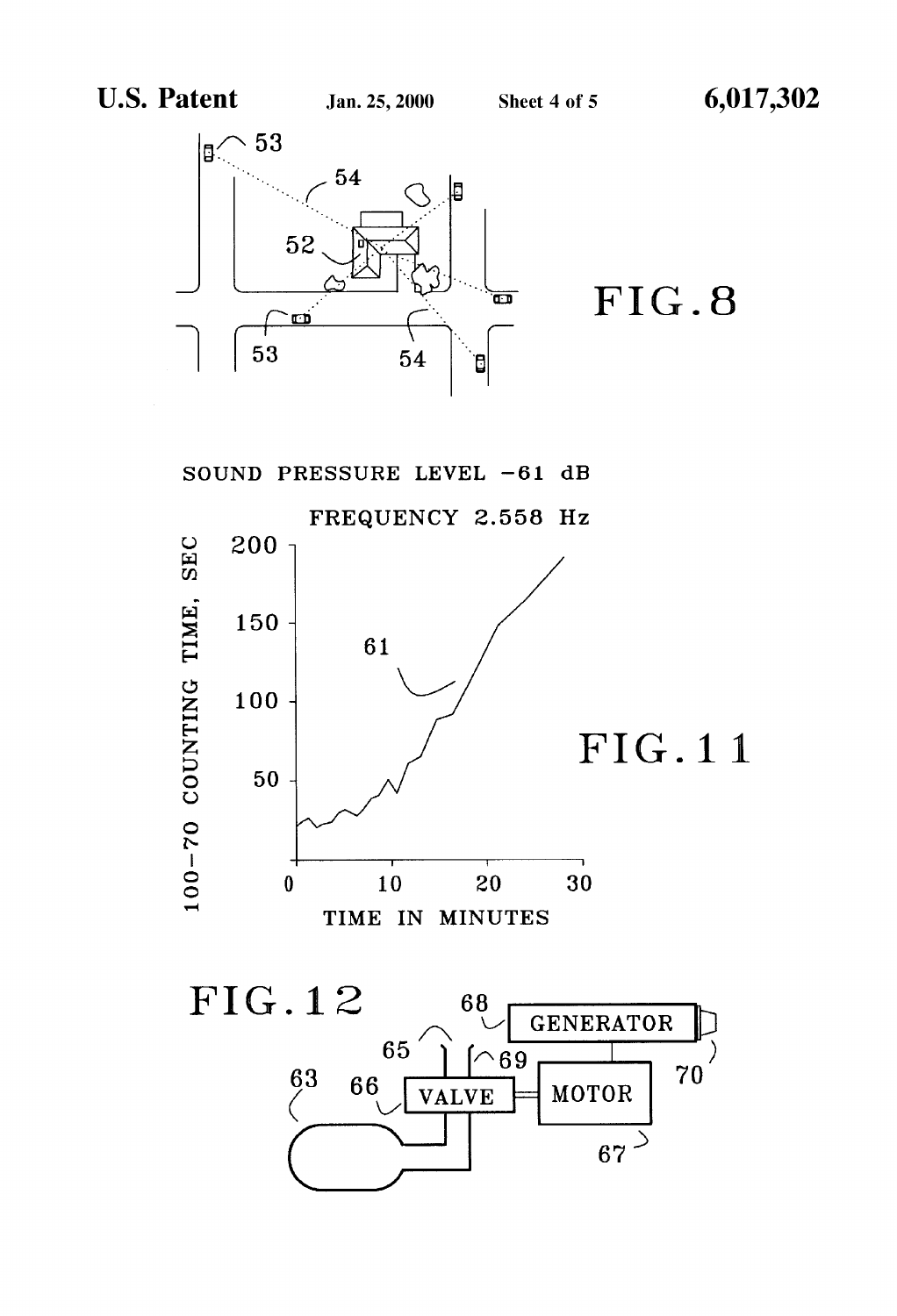SOUND PRESSURE LEVEL ↓ 57 **SEC**  $100$  $-61dB$ TIME FOR COUNTING FROM 100 TO 70,  $80 55dB$  $60-$ 67dB  $40-$ 49dB  $20-$ 2.334 2.647 FREQUENCY, Hz SOUND PRESSURE LEVEL

FIG.9



 $-61dB$ **NO EARPLUGS SEC** 59  $60-$ COUNTING TIME,  $40-$ 60  $20-$ **EARPLUGS**  $\mathsf I$ 2.647 2.334

 $FIG.10$ 

FREQUENCY, Hz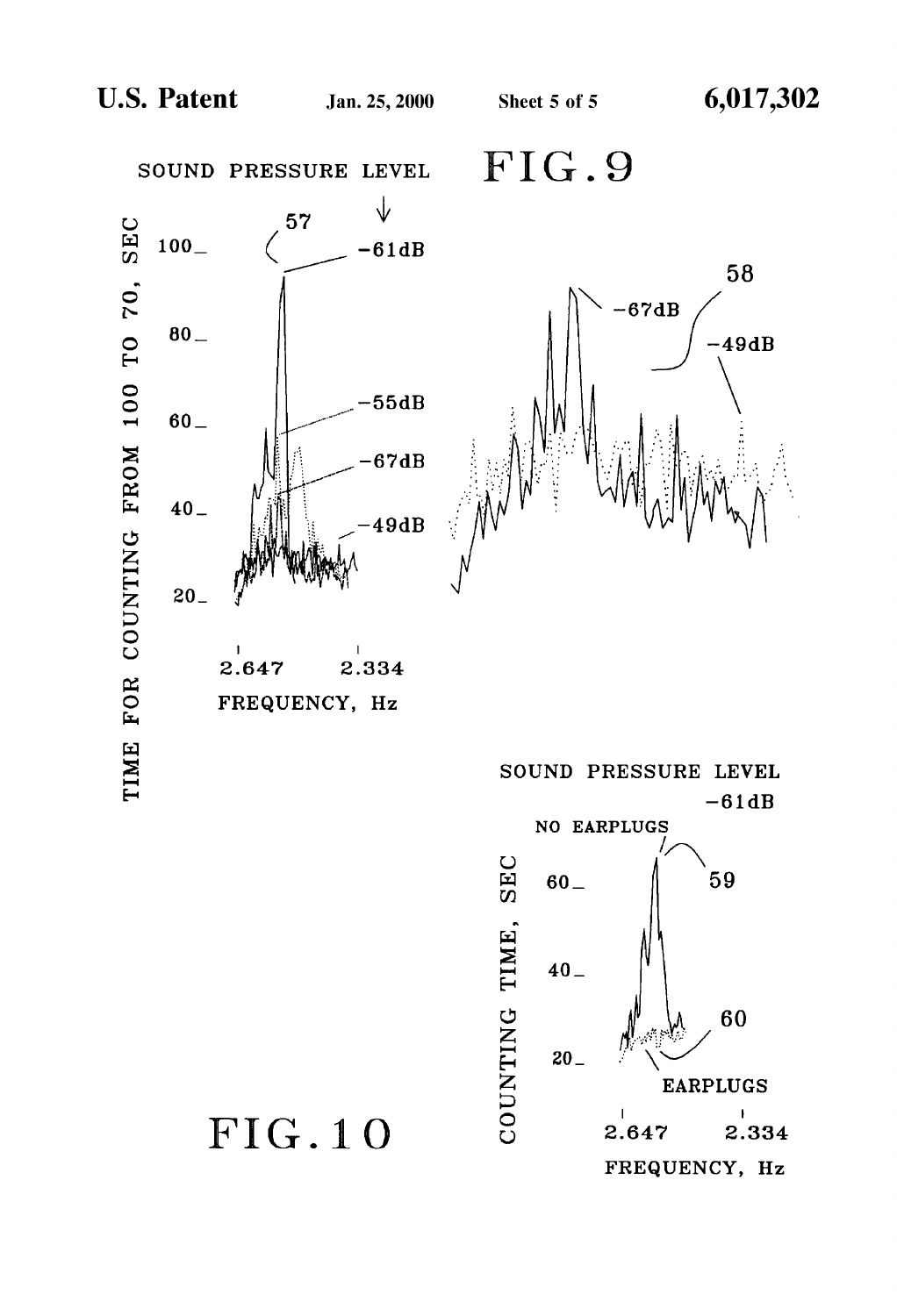### SUBLIMINALACOUSTIC MANIPULATION OF NERVOUS SYSTEMS

#### BACKGROUND OF THE INVENTION

The central nervous system can be manipulated via sensory pathways. Of interest here is a resonance method wherein periodic sensory stimulation evokes a physiological response that peaks at certain stimulus frequencies. This occurs for instance when rocking a baby, which typically provides relaxation at frequencies near  $\frac{1}{2}$  Hz. The peaking 10 of the physiological response versus frequency suggests that one is dealing here with a resonance mechanism, wherein the periodic sensory signals evoke an excitation of oscillatory modes in certain neural circuits. The sensory pathway involved in the rocking example is the Vestibular nerve. 15 However, a similar relaxing response at much the same frequencies can be obtained by gently stroking a child's hair, or by administering weak heat pulses to the Skin, as dis cussed in U.S. Pat. No. 5,800,481, Sep. 1, 1998. These three types of stimulation involve different sensory modalities, but 20 the Similarity in responses and effective frequencies Suggests that the resonant neural circuitry is the Same. Apparently, the resonance can be excited either via vestibular pathways or via cutaneous Sensory pathways that carry tactile or tem perature information.

Near 2.5 Hz another sensory resonance has been found that can be excited by weak heat pulses induced in the skin, as discussed in U.S. Pat. No. 5,800,481, Sep. 1, 1998. This sensory resonance brings on a slowing of certain cortical functions, as indicated by a pronounced increase in the time 30 needed to silently count backward from 100 to 70 with the eyes closed. The effect is sharply dependent on frequency, as shown by a response peak a mere 0.13 Hz wide. The thermally excited 2.5 HZ resonance was found to also cause sleepiness, and after long exposure, dizziness and disorien-35 tation.

Other, more obscure types of stimulation in the form of weak magnetic fields or weak external electric fields can also cause the excitation of Sensory resonances, as

#### SUMMARY OF THE INVENTION

Experiments have shown that atmospheric acoustic stimulation of deeply subliminal intensity can excite in a human subject the sensory resonances near  $\frac{1}{2}$  Hz and 2.5 Hz. The  $\frac{1}{2}$  Hz resonance is characterized by ptosis of the eyelids, 45 relaxation, drowsiness, a tonic smile, tenseness, or sexual excitement, depending on the precise acoustic frequency near  $\frac{1}{2}$  Hz that is used. The observable effects of the 2.5 Hz resonance include a slowing of certain cortical functions, sleepiness, and, after long exposure, dizziness and disorien- 50 tation. The finding that these sensory resonances can be excited by atmospheric acoustic signals of deeply subliminal intensity opens the way to an apparatus and method for acoustic manipulation of a subject's nervous system, wherein weak acoustic pulses are induced in the atmosphere  $55$ at the Subject's ears, and the pulse frequency is tuned to the resonance frequency of the selected sensory resonance. The method can be used by the general public for control of insomnia and anxiety, and for facilitation of relaxation and Sexual arousal. Clinical use of the method includes the control and perhaps a treatment of anxiety disorders, tremors, and Seizures. A Suitable embodiment for these applications is a Small portable battery-powered Subaudio acoustic radiator which can be tuned to the resonance frequency of the selected sensory resonance. 60 65

There is an embodiment suitable for law enforcement operations in which a Subject's nervous System is manipu

lated from a considerable distance, as in a standoff situation. Subliminal subaudio acoustic pulses at the subject's location may then be induced by acoustic waves radiating from a venting acoustic monopole, or by a pulsed air jet, especially when aimed at the subject or at another material surface, where the jet velocity fluctuations are wholly or partly converted into static pressure fluctuations.

The described physiological effects occur only if the intensity of the acoustic stimulation falls in a certain range. called the effective intensity window. This window has been measured in exploratory fashion for the 2.5 Hz resonance.

#### BRIEF DESCRIPTION OF THE DRAWINGS

FIG. 1 illustrates a preferred embodiment wherein a modulated air jet is used for inducing subliminal acoustic pulses in the atmosphere at the Subject's ears, for the purpose of manipulating the subject's nervous system.

FIG. 2 shows an embodiment in which a pulsed air jet is produced by modulating the flow from a fan by a cylindrical sheet valve that is driven by a voice coil.

FIG. 3 shows schematically an acoustic monopole operated by a solenoid valve.<br>FIG. 4 shows the circuit of a simple generator for pro-

FIG. 4 shows the circuit of a simple generator for pro-<br> $25$  ducing voltage pulses that drive a piezoelectric speaker.

FIG. 5 depicts a portable battery-powered device that contains the circuit and the piezoelectric speaker of FIG. 4.

FIG. 6 shows schematically a generator for chaotic pulses.

FIG. 7 depicts a circuit for generating a complex wave.

FIG. 8 illustrates an application in a law enforcement standoff situation.

FIG. 9 contains experimental data that show excitation of the Sensory resonance near 2.5 Hz, and the effective intensity window.

FIG. 10 depicts experimental data showing that the sen Sory excitation occurs via the ear canal.

FIG. 11 shows the buildup of the physiological response to the acoustic stimulation.

40 FIG. 12 shows schematically an acoustic monopole operated by a rotating valve.

### DETAILED DESCRIPTION OF THE INVENTION

It has been found in our laboratory that deeply subliminal atmospheric acoustic pulses with frequency near  $\frac{1}{2}$  Hz can evoke in a human subject a nervous system response that includes ptosis of the eyelids, relaxation, drowsiness, the moving patterns of dark purple and greenish yellow with the eyes closed, a Soft warm feeling in the Stomach, a tonic smile, a "knot" in the stomach, sudden loose stool, and sexual excitement, depending on the precise acoustic frequency used. These responses show that this sensory resonance involves the autonomic nervous System.

The sharp peaking of the physiological effects with fre quency is Suggestive of a resonance mechanism, wherein the acoustic stimulation, although subliminal, causes excitation of a resonance in certain neural circuits. Since the frequencies and responses are similar to those for the  $\frac{1}{2}$  Hz sensory resonance discussed in the Background Section, it appears that the resonance excited by the described acoustic stimulation is indeed the  $\frac{1}{2}$  Hz sensory resonance. It has been found that the 2.5 Hz sensory resonance can be excited acoustically as well. This sensory resonance causes the slowing of certain cortical processes, sleepiness, and eventually dizziness and disorientation.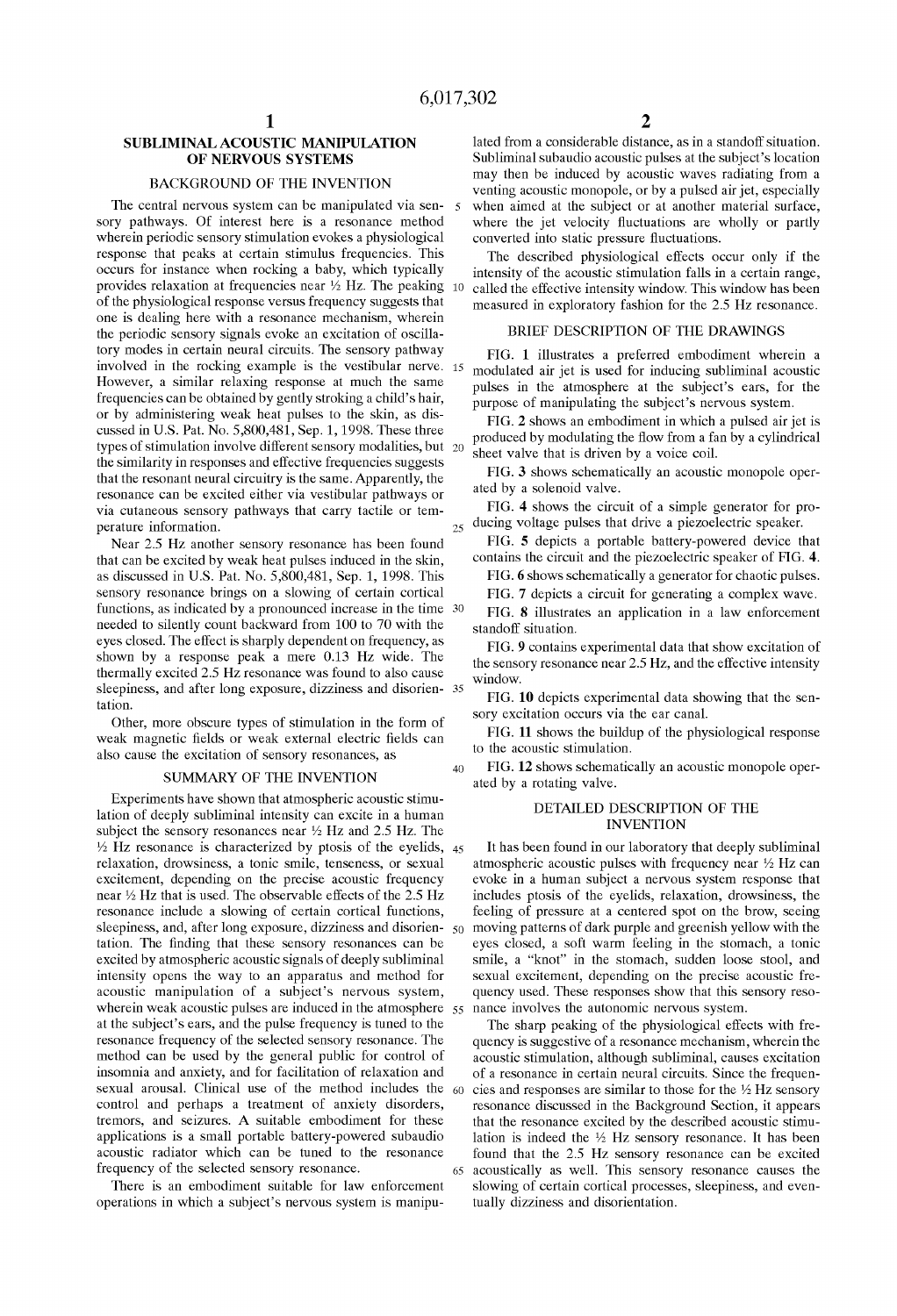30

35

One can avoid the described physiological responses by wearing snugly fitting ear plugs. This shows that the excitation occurs via the external ear canal, so that the stimulation proceeds either through the auditory nerve or the vestibular nerve. Frequencies near 1/2 Hz or 2.5 Hz are far too low for stimulating the cochlear apparatus, but they are within the response range of hair cells in the vestibular end organ. Also, there exists a low-frequency acoustic path to the vestibular end organ by virtue of the ductus reuniens which provides a fluid connection between the cochlea and the 10 vestibular organ. The narrow duct severely attenuates acoustic signals and acts as a low pass filter with a very low cutoff frequency. Subaudio acoustic signals, i.e., acoustic signals with frequencies up to 15 Hz, may perhaps penetrate to the vestibular organ with sufficient strength for stimulating the 15 exquisitely sensitive vestibular hair cells.

For the  $\frac{1}{2}$  Hz and 2.5 Hz resonances, the described physiological responses are observed only if the acoustic intensity lies in a certain interval, called the effective intensity window. The acoustic intensity levels in this window are  $20$ far below the human auditory threshold, so that exposed subjects do not sense the acoustic pulses in any other way than through the mentioned physiological effects. The upper limit of the effective intensity window is believed to be due to nuisance-guarding neural circuitry that blocks repeditive  $25$ nuisance signals from higher processing.

The acoustic signals used for the excitation of sensory resonances have the nature of pulses. The pulses may be square, trapezoid, or triangle, or rounded versions of these shapes. However, depending on the pulse frequency, strong harmonics with frequencies in the audible range could stimulate the cochlear apparatus. This may be avoided by using sine waves or appropriately rounded other waves with low harmonic content.

The acoustic pulses occur in the atmosphere air; even when administered with earphones, the pulses at the subject's ear constitute pressure and flow pulses in the local atmospheric air.

sensory resonances lie respectively near 1/2 and 2.5 Hz. The different physiological effects mentioned occur at slightly different frequencies. Thus, one can tune for drowsiness or sexual excitement, as desired. The precise resonance frequency is also expected to depend slightly on the subject and 45 determined by the jet velocity, the modulation frequency, the state of the nervous and endocrine systems, but it can be measured readily by tuning the acoustic pulse frequency for maximum physiological effect. Besides the resonances near  $\frac{1}{2}$  and 2.5 Hz, other sensory resonances may perhaps be found, and those with resonance frequencies below 15 Hz  $_{50}$ are expected to be excitable acoustically via the vestibular nerve, since the vestibular hair cells are sensitive in this frequency range.

The finding that deeply subliminal subaudio acoustic stimulation can influence the central nervous system sug- 55 gests a method and apparatus for manipulating the nervous system of a subject by inducing subliminal atmospheric acoustic pulses of subaudio frequency at the subject's ears. In doing so, one may in addition exploit the sensory resonance mechanism, but there are important applications 60 where this is not done. For example, the subliminal acoustic manipulation of the nervous system may be used clinically for the control of tremors and seizures, by detuning the pathological oscillatory activity of neural circuits that occurs in these disorders. This may be done by choosing an acoustic 65 frequency that is slightly different from the frequency of the pathological oscillation. The evoked neural signals then

cause phase shifts which may diminish or quench the oscillation. Exploitation of the resonance mechanism by tuning the acoustic signals to the resonance frequency of a selected sensory resonance affords other forms of manipulation, such as control of insomnia and anxiety, or facilitation of sexual arousal.

For both types of manipulation, the required subliminal subaudio acoustic pulses may be induced at one or both of the subject's ears by earphones with a proper low-frequency response, acoustic waves generated by an acoustic source and propagated through the atmosphere, or by a pulsed jet of gas (which may be air), preferably directed at a material surface open to the atmosphere, such as a wall or the subject's skin or clothing. In the area of impact, especially where the surface is oriented substantially perpendicular to the jet, atmospheric pressure pulses are then generated by virtue of the ram effect, wherein flow velocity fluctuations are wholly or partly converted into static pressure fluctuations. If the material surface on which the jet impinges includes the subject's ears, then these pressure pulses cause direct stimulation of the subject, but the pulses also propagate through the atmosphere to the subject's ears by virtue of acoustic wave propagation along accessible paths.

The induction of atmospheric acoustic pulses by a pulsed air jet proceeding in the atmosphere and directed at a subject is shown in FIG. 1, where a blower 1, labeled "FAN", produces an air jet 2 that is directed at a subject 3. The fan is powered by a power supply 4, labelled "SUPPLY". At the fan, the supply voltage is modulated in pulsed fashion by a relay 5 controlled by the generator 6, labelled "GENERATOR", through voltage pulses 7 supplied to electromagnet windings  $8$ . A user can adjust the frequency of the pulses with the tuning control 9. The pulsing of the voltage supplied to the fan causes the momentum flux 10 of the air jet to be modulated in a pulsed manner. Upon impinging on a material surface such as the skin of the subject 3, the pulsed jet induces acoustic pressure pulses at the ears 11 of the subject. The atmospheric acoustic effect of the jet is complicated by the fact that the region of the fan inlet The resonance frequencies of the  $\frac{1}{2}$  Hz and 2.5 Hz <sub>40</sub> undergoes a fluctuation of static pressure as the result of the modulation of jet momentum flux. There thus are two distinct acoustic monopoles, one at the fan inlet and the other in the area of impact of the jet on the material surface. The monopoles radiate with a phase difference that is and the distance between fan and impact area. The resulting sound pressure at the subject's ears can be analyzed with retarded potentials as discussed for instance by Morse and Feshbach (1953). Even a jet which does not impinge on a material surface radiates by virtue of the acoustic monopole at the fan inlet.

> When skin of the subject is exposed to gas flow of the jet, or to the flow of atmospheric air entrained by the jet, the flow will fluctuate in pulsed fashion, so that a periodic heat flux occurs by convective transport and evaporation of sweat. The resulting periodic fluctuation of the skin temperature can excite a sensory resonance, as discussed in U.S. Pat. No. 5,800,481, Sep. 1, 1998. Hence, the apparatus of FIG. 1 can cause excitation of a sensory resonance via two separate sensory pathways, viz., the vestibular nerve and the afferents from cutaneous temperature receptors. The strength of the thermal stimulation depends on the skin area and type of skin exposed to the fluctuating flow. The face is particularly sensitive, especially the lips. The two-channel excitation of sensory resonances needs further investigation. In any particular situation, the vestibular channel can be blocked by using earplugs.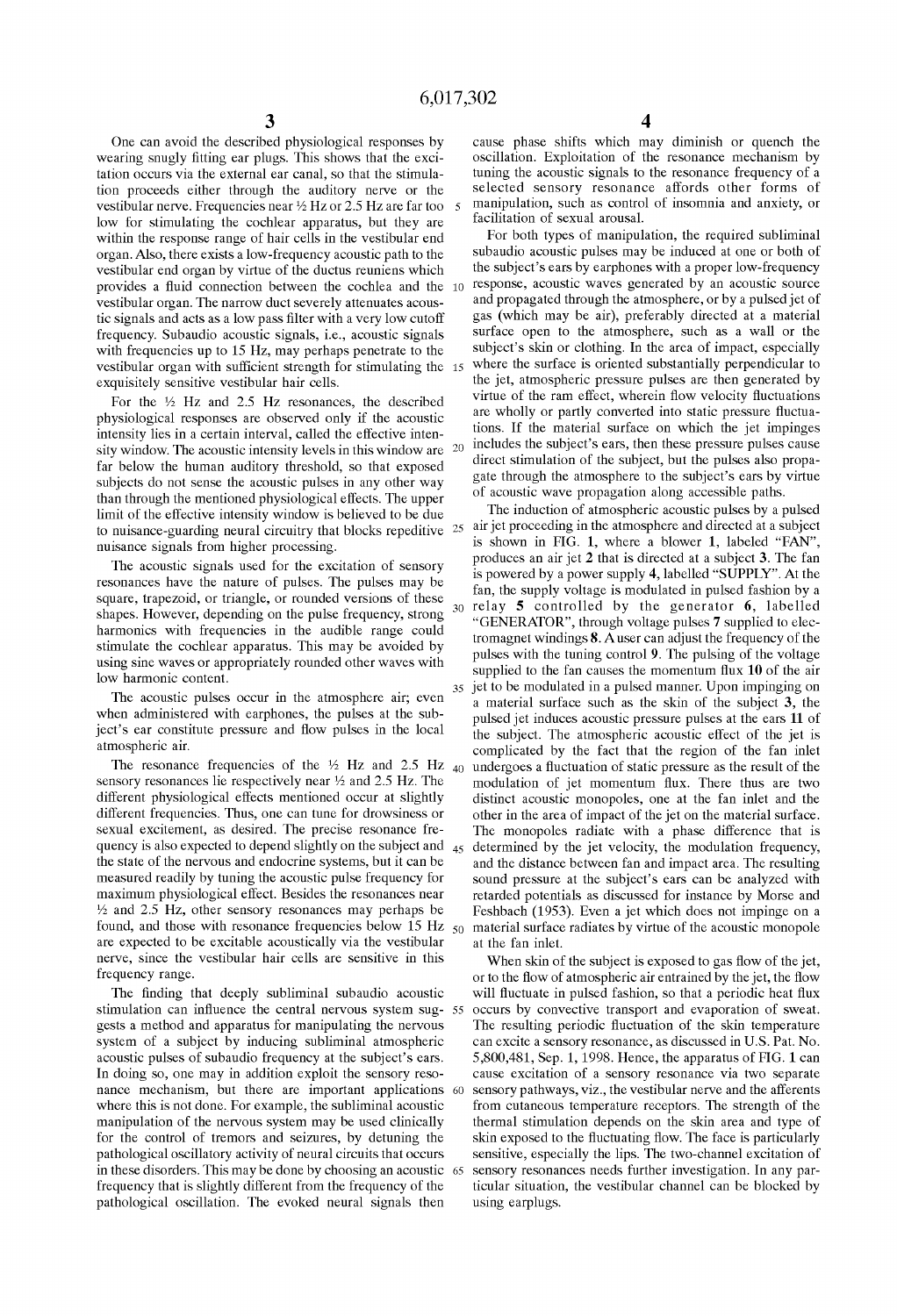$10<sup>10</sup>$ 

 $25$ 

An air jet with pulsed momentum flux can also be obtained as illustrated in FIG. 2. Shown is a fan 1, labelled "FAN", which discharges into manifold 12. The air flow in the manifold can be partially obstructed by a sheet valve 13 in the form of a perforated cylindrical sheet. The sheet valve carries a voice coil 14 which is situated in the field of a permanent magnet 15, in the manner of conventional electromagnetic loudspeakers. When no current flows through the voice coil, the sheet valve is held in equilibrium position by springs 16. In this position, the perforation 17 in the sheet is lined up with the flow passage allowing essentially unimpeded flow through the manifold and out the exit 18, such as to form a jet 19 in the atmosphere. Sending a current pulse through the voice coil 14 causes the sheet valve to be displayed in the axial direction, thereby partially obstructing the air flow through the manifold. Owing to the low inertia of the sheet valve, the arrangement allows efficient pulse modulation of the jet momentum flux.

A somewhat different modulation system can be obtained with a rotating cylindrical sheet valve that has one or more 20 holes along its periphery, and which is adjacent to a stationary cylindrical shroud that has corresponding holes, so that rotation of the valve causes modulation of the air flow through the holes. The valve is rotated by a stepper motor driven by voltage pulses. The latter are obtained from a generator that is controlled by a tuner.

One can also use direct acoustic wave propagation for inducing the required atmospheric acoustic pulses. It is then advantageous to employ as the source of the waves an acoustic monopole, since for these the acoustic pressure does not fall off as fast with increasing distance as for  $30<sub>2</sub>$ dipoles. Moreover, at the very low frequencies involved, acoustic pressure shorting across a conventional loudspeaker baffle is very severe. A sealed loudspeaker mounted in an airtight box eliminates this pressure shorting, and radiates acoustic waves with a relatively large monopole component.

An acoustic monopole may also be produced by having a source of pressurized gas vent through an orifice into the atmosphere in a pulsed fashion. The gas may be air. Alternatively, one may have a source of low-pressure air  $_{40}$ inhale atmospheric air through an orifice in pulsed fashion. These actions are easily achieved by an oscillating or rotating valve. For purposes of discussion it is convenient to introduce the concept of gaseous flux through the orifice, defined as the integral of the normal flow velocity compo-  $_{45}$  for compactness sake. Instead of the oscillating valve 23, a nent over an imagined surface that tightly caps the orifice, the normal component being perpendicular to the local surface element, and reckoned positive if the flow is directed into the ambient atmosphere. The gaseous flux has the dimension of  $m^3/s$ . For the case with a source of pressurized  $50$ gas, the gaseous flux is positive and due to gas venting to the atmosphere. For the case with a source of vacuum, the gaseous flux is negative and due to atmospheric air entering the orifice. The strength of the acoustic monopole is expressed as the amplitude of the gaseous flux fluctuation, 55 amplitude being defined as half the peak-to-peak variation. The concept of gaseous flux allows a unified discussion of venting acoustic monopoles that use a source of pressurized gas or a source of vacuum, or both.

The source of pressurized air could be a cylinder with 60 pressurized gas, such as a CO<sub>2</sub> cartridge. For personal use, such a cartridge may last a long time because only very small acoustic monopole strengths are needed for the induction of the required weak acoustic signals. For long term and long range operation, the exhaust port of an air pump may 65 serve as a source of pressurized air, and the intake port could be used as a source of vacuum.

6

A simple venting acoustic monopole is shown in FIG. 12, where the source 63 of pressurized gas, which may be air, is connected to a conduit 69 which has an orifice 65 that is open to the atmosphere. A rotating valve 66 labelled "VALVE" controls the gaseous flux through the orifice. The valve is rotated by a stepper motor 67 labelled "MOTOR" driven by voltage pulses from the generator 68 labelled "GENERATOR". The motor speed is determined by the frequency of the voltage pulses. This frequency can be selected by the tuner 70, which therefore controls the frequency of the acoustic pulses emited by the orifice 65. For the simple orifice shown, boundary layer separation may occur in the outflow, so that the air pulses emerge in the form of jets. This causes dipole and higher multipole components 15 in the radiated acoustic field. If desired, such radiation components can be avoided or diminished by placing a spherically or dome shaped fine mesh screen over the orifice 65. Instead of holding pressurized gas, the source 63 may hold a vacuum. In either case, the pulsing of the gaseous flux causes radiation of monopole-type acoustic waves. The source 63 may be replenished by a pump.

Push-pull operation can be achieved in the manner shown in FIG. 3. An air pump 20, labelled "PUMP", with flow ports 64, pressurizes the pressure vessel 21 while drawing a vacuum in the vacuum vessel 22. A valve 23 is operated by the solenoid 24 such as to alternately admit high and low pressure air to the conduit 26. The latter vents to the atmosphere through a screen 55 placed across an orifice 27 that is open to the atmosphere. The valve is controlled by an oscillator consisting of the solenoid 24, which is connected to the pulse generator 6, labelled "GENERATOR". The frequency of the electric current pulses through the solenoid is determined by the setting of the tuning control 9. This frequency is to be tuned to the resonance frequency of the 35 sensory resonance that is to be excited. The tuning may be done manually by a user. The conduit 26 is structured as a diffuser in order to avoid boundary layer separation during the exhaust phase; the screen across the orifice 27 inhibits formation of a jet, thereby providing more nearly for a monopole type acoustic wave. During the intake phase the orifice acts as a sink; streamlines 28 of the resulting flow are illustrated. The vessels 21 and 22 smooth the flow fluctuations through the orifice that are due to the flow fluctuations through the pump; they are drawn at a relatively small scale rotating valve may be used, driven by a stepper motor powered by voltage pulses from a generator.

Conventional loudspeakers may be used as well as the source of acoustic radiation. An example is shown in FIG. 4, where the piezoelectric transducer 37 is driven by a simple battery-powered pulse generator built around two RC timers 30 and 31. Timer 30 (Intersil ICM7555, for instance) is hooked up for astable operation; it produces a square wave voltage with a frequency determined by capacitor 33 and the potentiometer 32, which serves as a tuner that may be operated by a user. The square wave voltage at output 34 drives the LED 35, and appears at one of the output terminals 36, after voltage division by potentiometer 71. The other output is connected to the negative supply. The output terminals 36 are connected to the piezoelectric speaker. Automatic shutoff of the voltage that powers the timer 30 at point 38 is provided by a second timer 31, hooked up for monostable operation. Shutoff occurs after a time interval determined by resistor 39 and capacitor 40. Timer 31 is powered by a 9 Volt battery 41, via a switch 42. Optional rounding of the square wave is done by an RC circuit consisting of a resistor 43 and capacitor 44. An optional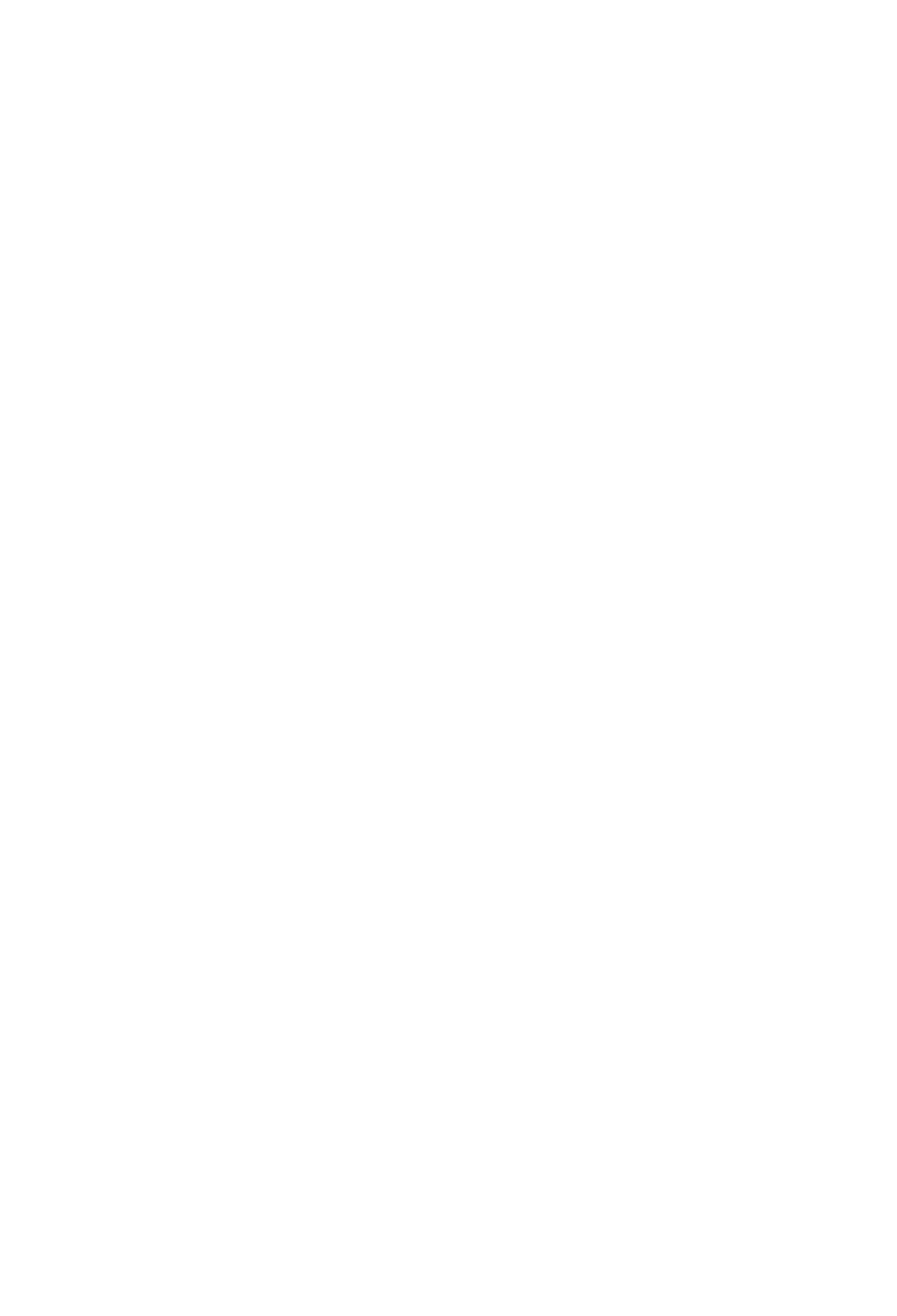$20\,$ 

35

 $40<sup>1</sup>$ 

airtight enclosure 29 may be used for the speaker 37, in order to enhance the monopole component of the radiated acoustic signal. Instead of a piezoelectric speaker one may use an electromagnetic loudspeaker with a voice coil. Because of the low impedance of the voice coil, a resistor must then be included in the output circuitry in order to keep the output currents to low values such as to allow battery powering of the device. Small voice coil currents are sufficient for the low acoustic powers required.

Low pulse frequencies can be monitored with the LED 35 10 of FIG. 3. The LED blinks on and off with the square wave, and it doubles as a power indicator. The pulse frequency can be determined by reading a clock and counting the LED light pulses. For higher frequencies a monitoring LED can still be used, if it is driven by a signal obtained by frequency 15 division of the generator signal.

The automatic shutoff described above is an example for automatic control of the generated voltage; more sophisticated forms of control involve automatic frequency sequences. A computer that runs a simple timing program can be used for the generation of all sorts of square waves that can be made available at a computer port. An economic and compact version of such arrangement is provided by the Basic Stamp manufactured by Parallax Inc, Rocklin, Calif., 25 which has an onboard EEPROM that can be programmed for the automatic control of the generated pulses, such as to provide desired on/off times, frequency schedules, or chaotic waves. The square waves can be rounded by RC circuits, and further smoothed by integration and filtering. 30

A compact packaging of the device such as shown of FIG. 4 is depicted in FIG. 5 where all circuit parts and the speaker, piezoelectric or voice-coil type, are contained in a small casing 62. Shown are the speaker 37, labelled "SPEAKER", driven by the generator 6, labeled "GENERATOR", with tuning control 9, LED 35, battery 41, and power switch 42. The LED doubles as a mark for the tuning control dial. With the circuit of FIG. 4, the device draws so little current that it can be used for several months as a sleeping aid, with a single 9 Volt battery.

For the purpose of thwarting habituation to the stimulation, irregular features may be introduced in the pulse train, such as small short-term variations of frequency of a chaotic or stochastic nature. Such chaotic or stochastic acoustic pulses can cause excitation of a sensory resonance, 45 provided that the average pulse frequency is close to the appropriate sensory resonance frequency. A chaotic square wave can be generated simply by cross coupling of two timers. FIG. 6 shows such a hookup, where timers 72 and 73, each labeled "TIMER", have their output pins 74 and 75 50 connected crosswise to each other's control voltage pins 76 and 77, via resistors 78 and 79. The control voltage pins 76 and 75 have capacitors 80 and 81 to ground. If the timers are hooked up for astable operation with slightly different frequencies, and appropriate values are chosen for the cou-  $55$ pling resistors and capacitors, the output of either timer is a chaotic square wave with an oval attractor. Example circuit parameters are: R<sub>78</sub>=440K $\Omega$ , R<sub>79</sub>=700K $\Omega$ , C<sub>80</sub>=4.7  $\mu$ F,  $C_{81}$ =4.7  $\mu$ F, with (RC)<sub>72</sub>=0.83 s and (RC)<sub>73</sub>=1.1 s. For these parameters, the output 74 of timer 72 is a chaotic square 60 wave with a power spectrum that has large peaks at 0.46 Hz and 0.59 Hz. The resulting chaotic wave is suitable for the excitation of the 1/2 Hz resonance.

A complex wave may be used for the joint excitation of two different sensory resonances. A simple generator of a 65 complex wave, suitable for the joint excitation of the  $\frac{1}{2}$  Hz autonomic resonance and the 2.5 Hz cortical resonance, is

shown in FIG. 7. Timers 82 and 83 are arranged to produce square waves of frequencies  $f_1$  and  $f_2$  respectively, where  $f_1$ is near 2.5 Hz, and  $f_2$  is near  $\frac{1}{2}$  Hz. The outputs 84 and 85 of the timers are connected to the inputs of an AND gate 86. The output 87 of the AND gate features a square wave of frequency f<sub>1</sub>, amplitude modulated by a square wave of frequency  $f_2$ , as indicated by the pulse train 88.

The very low frequency waves needed for the acoustic stimulation of the vestibular nerve may also be provided by a sound system in which weak subaudio pulses are added to audible audio program material. This may be done in the customary manner way of adding the currents from these signals at the inverting input of an operational amplifier. The amplitude of the pulses is chosen such that the strength of the resulting acoustic pulses lies in the effective intensity window. Experiments in our laboratory have shown that the presence of audible signals, such as music or speech, does not interfere with the excitation of sensory resonances.

The invention can also be implemented as a sound tape or CD ROM which contains audible audio program material together with subliminal subaudio signals. The recording can be done by mixing the audio and subaudio signals in the usual manner. In choosing the subaudio signal level, one must compensate for the poor frequency response of the recorder and the electronics, at the ultra low subaudio frequencies used.

The pathological oscillatory neural activity involved in epileptic seizures and Parkinson's disease is influenced by the chemical milieu of the neural circuitry involved. Since the excitation of a sensory resonance may cause a shift in chemical milieu, the pathological oscillatory activity may be influenced by the resonance. Therefore, the acoustic excitation discussed may be useful for control and perhaps treatment of tremors and seizures. Frequent use of such control may afford a treatment of the disorders by virtue of facilitation and classical conditioning.

In this as well as in the detuning method discussed before, an epileptic patient can switch on the acoustic stimulation upon sensing a seizure precursor.

Since the autonomic nervous system is influenced by the  $\frac{1}{2}$  sensory resonance, the acoustic excitation of the resonance may be used for the control and perhaps the treatment of anxiety disorders.

The invention can be embodied as a nonlethal weapon that remotely induces disorientation and other discomfort in targeted subjects. Large acoustic power can be obtained easily with acoustic monopoles of the type depicted in FIG. 3 or FIG. 12. If considerable distance needs to be maintained to the subject, as in a law enforcement standoff situation illustrated in FIG. 8, several monopoles can be used, and it then may become important to have phase differences between the acoustic signals of the individual monopoles arranged in such a manner as to maximize the amplitude of the resultant acoustic signal at the location 52 of the subject. Shown are four squad cars 53, each equiped with an acoustic monopole capable of generating atmospheric pulses of a frequency appropriate for the excitation of sensory resonances. The relative phases of the emitted pulses are arranged such as to compensate for differences of acoustic path lengths 54, such that the pulses arrive at the subject location 52 with substantially the same phase, resulting in constructive interference of the local acoustic waves. Such arrangement can be achieved easily by using radio signals between the monopole units, with the target distances either dialed in manually or measured automatically with a range finder. The subaudio acoustic signals can easily penetrate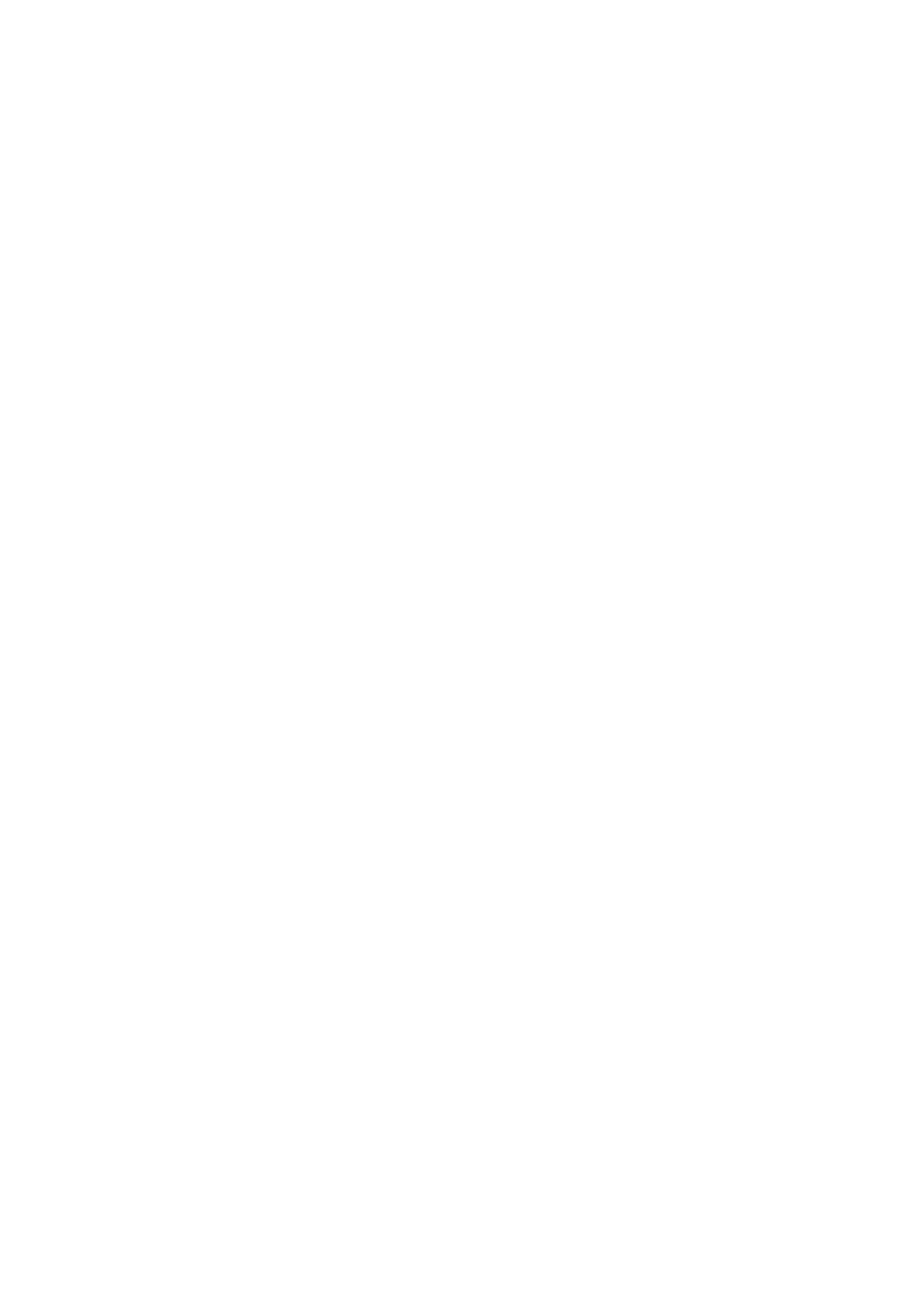into a house through an open window, a chimney, or a crack under a closed door.

Some of our experiments on acoustic excitation of sensory resonances which provide a basis for the present invention will be discussed presently. Of all the responses to the excitation of the  $\frac{1}{2}$  Hz resonance, prosis of the eyelids stands out for distinctness, ease of detection, and sensitivity. When voluntary control of the eyelids is relinquished, the eyelid position is determined by the relative activities of the sympathetic and parasympathetic nervous systems. There  $10<sup>10</sup>$ are two ways in which ptosis can be used as an indicator that the autonomic system is being affected. In the first, the subject simply relaxes the control over the eyelids, and makes no effort to correct for any drooping. The more sensitive second method requires the subject to first close the 15 eyes about half way. While holding this eyelid position, the eye are rolled upward, while giving up voluntary control of the eyelids. With the eyeballs turned up, ptosis will decrease the amount of light admitted to the eyes, and with full ptosis the light is completely cut off. The second method is very  $20$ sensitive because the pressure excerted on the eyeballs by partially closed eyelids increases parasympathetic activity. As a result, the evelid position becomes somewhat labile, exhibiting a slight flutter. The labile state is sensitive to small shifts in the activities of the sympathetic and parasympathetic systems. The method works best when the subject is lying flat on the back and is facing a moderately lit blank wall of light color.

The frequency at which ptosis is at a maximum is called the ptosis frequency. This frequency depends somewhat on the state of the nervous and endocrine systems, and it  $30<sup>°</sup>$ initially undergoes a downward drift, rapid at first and slowing over time. The ptosis frequency can be followed in its downward drift by manual frequency tracking aimed at keeping ptosis at a maximum. At a fixed frequency, the early ptosis can be maintained in approximately steady state by turning the acoustic stimulation off as soon as the ptosis starts to decrease, after which the ptosis goes through an increase followed by a decline. The acoustic stimulation is turned back on as soon as the decline is perceived, and the cycle is repeated.

At fixed frequencies near  $\frac{1}{2}$  Hz, the ptosis cycles slowly up and down with a period ranging upward from about 3 minutes, depending on the precise acoustic frequency used. The temporal behavior of the ptosis frequency is found to depend on the acoustic pulse intensity; the drift and cycle  $45$  the voice coil current and the pulse frequency. Since for the amplitude are smaller near the low end of the effective intensity window. This suggests that the drift and the cycling of the ptosis frequency is due to chemical modulation, wherein the chemical milieu of the neural circuits involved affects the resonance frequency of these circuits, while the  $50$ milieu itself is influenced by the resonance in delayed fashion. Pertinent concentrations are affected by production, diffusion, and reuptake of the substances involved. Because of the rather long characteristic time of the ptosis frequency shift, as shown for instance by the cycle period lasting  $3\,55$ minutes or longer, it is suspected that diffusion plays a rate-controlling role in the process.

The resonance frequencies for the different components of the 1/2 Hz sensory resonance have been measured, using acoustic sine waves with a sound pressure of  $2\times10^{-9}$  N/m<sup>2</sup> 60 at the subject's left ear. Ptosis reached a steady state at a frequency of 0.545 Hz. Sexual excitement occurred at two frequencies, 0.530 Hz and 0.597 Hz, respectively below and above the steady-state ptosis frequency. For frequencies of 0.480 Hz and 0.527 Hz the subject fell asleep, whereas 65 tenseness was experienced in the range from  $0.600$  to  $0.617$ Hz.

The resonance near 2.5 Hz may be detected as a pronounced increase in the time needed to silently count backward from 100 to 70, with the eves closed. The counting is done with the "silent voice" which involves motor activation of the larynx appropriate to the numbers to be uttered, but without passage of air or movement of mouth muscles. The motor activation causes a feedback in the form of a visceral stress sensation in the larvnx. Counting with the silent voice is different from merely thinking of the numbers, which does not produce a stress sensation, and is not a sensitive detector of the resonant state. The larvnx stress feedback constitutes a visceral input into the brain and may thus influence the amplitude of the resonance. This unwanted influence is kept to a minimum by using the count sparingly in experiment runs. Since counting is a cortical process, the 2.5 Hz resonance is called a cortical sensory resonance, in distinction with the autonomic resonance that occurs near  $\frac{1}{2}$  Hz. In addition to affecting the silent counting, the 2.5 Hz resonance is expected to influence other cortical processes as well. It has also been found to have a sleep inducing effect. Very long exposures cause dizziness and disorientation. The frequency of 2.5 Hz raises concerns about kindling of epileptic seizures; therefore, the general public should not use the 2.5 Hz resonance unless this concern has been laid to rest through further experiments.

The sensitivity and numerical nature of the silent count makes it a very suitable detector of the 2.5 Hz sensory resonance. It therefore has been used for experiments of frequency response and effective intensity window. In these experiments, rounded square wave acoustic pulses were produced with a frequency that was slowly diminished by computer, and the subject's 100–70 counting time was recorded for certain frequencies. The acoustic transducer was a small loudspeaker mounted in a sealed cabinet such as 35 to provide acoustic monopole radiation. At fixed frequency, the acoustic monopole strenght in  $m^3/s$  varies linearly with the voice coil current, with a constant of proportionality that can be calculated from measured speaker dome excursions for given currents. The sound pressure level at the entrance of the subject's nearest external ear canal can be expressed in terms of the acoustic monopole strength and the distance from the loudspeaker. For each experiment run, the sound pressure level at the entrance of the subject's external ear canal can thus be calculated from the measured amplitude of subaudio frequencies the distance from the acoustic radiator to the subject's ear is much smaller than the wavelength of the sound, the near-field approximation was used in this calculation. The sound pressure level was expressed in dB relative to the reference sound pressure of  $2 \times 10^{-5}$  N/m<sup>2</sup>. This reference pressure is traditionally used in the context of human hearing, and it represents about the normal minimum human hearing threshold at 1.8 KHz.

FIG. 9 shows the result of experiment runs at sound pressure levels of  $-67$ ,  $-61$ ,  $-55$ , and  $-49$  dB. Plotted are the subject's 100-70 counting time versus pulse frequency in a narrow range near 2.5 Hz. Resonance is evident from the sharp peak 57 in the graph for the sound pressure level of  $-61$  dB. The graphs also reveal the effective intensity window for the stimulation, as can be seen by comparing the magnitude of the peaks for the different sound pressure levels. For increasing intensity, the magnitude of the peak first increases but then decreases, and no significant peak shows up in the graph for the largest sound pressure of -49 dB; this can be seen better from the insert 58, which shows the graphs for  $-67$  and  $-49$  dB in a magnified scale. It follows that the effective intensity window extends approxi-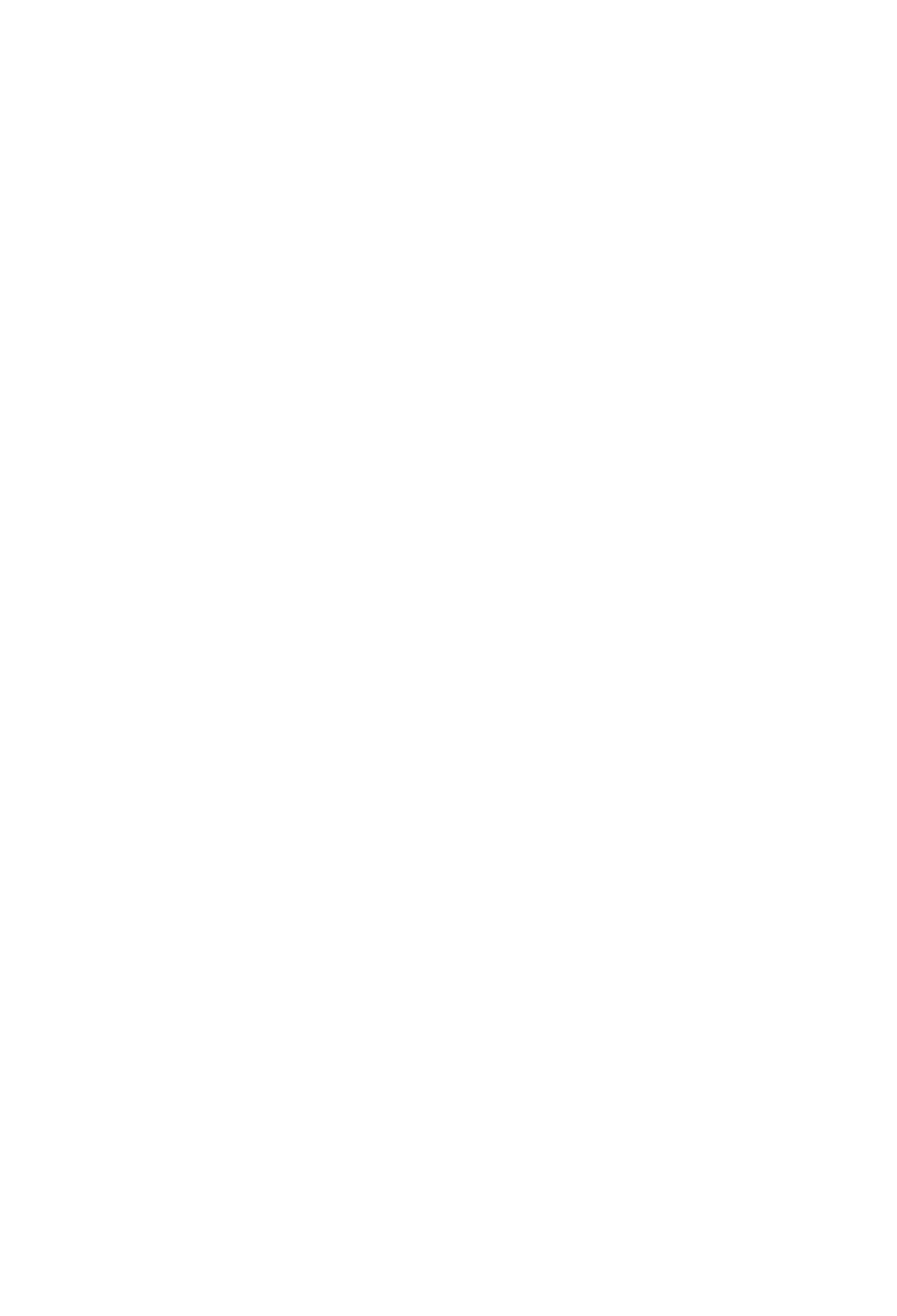$10$ 

15

20

 $25$ 

 $30$ 

mately from  $-73$  to  $-49$  dB, in terms of the sound pressure level at the entrance of the subject's external ear canal.

The physiological response to the 2.5 Hz acoustic stimulation can be avoided by wearing earplugs. FIG. 10 is a plot of the 100-70 counting time versus acoustic pulse frequency, with and without earplugs. The sound pressure level at the entrance of the subject's external ear canal was  $-6$  dB for both runs. Without earplugs the counting time has the peak 59, but no significant peak is seen in graph 60 for the run in which the subject used earplugs. Two conclusions can be reached from these results. First, in the experiments the 2.5 Hz resonance is essentially excited acoustically rather than through the magnetic field induced by the voice coil currents in the loudspeaker. Second, it follows that the exciting sound essentially propagates via the external ear canal, instead of through the skin and bones in the area of the ears, or via cutaneous mechanoreceptors in the skin at large.

To answer the question whether the acoustic excitation of the 2.5 Hz sensory resonance occurs perhaps through the cochlear nerve, one needs to consider the human auditory threshold curve such as shown, for instance, by Thomson (1967). The curve has a minimum near 1.8 KHz where the threshold sound pressure level is 0 dB, by definition. At 10 Hz the threshold is 105 dB. Hence, the pronounced acoustic excitation of the sensory resonance shown in FIG. 9 for a sound pressure level of -61 dB is 166 dB below the auditory threshold at 10 Hz. The excitation occurs near 2.5 Hz, and at that frequency, the auditory threshold is even higher than at 10 Hz. Although the curve in Thomson's book does not go below 10 Hz, linear extrapolation suggests the estimate of 135 dB for the threshold at 2.5 Hz, bringing the sound pressure level that is effective for acoustic excitation of the sensory resonance to 196 dB below the estimated threshold at the frequency near 2.5 Hz used. This result all but rules out excitation via the cochlear nerve.

Chemical modulation may be the cause for the small frequency difference for peaks 57 and 59 in FIGS. 9 and 10, for the sound pressure level of -61 dB; these peaks occur respectively at 2.516 and 2.553 Hz.

The physiological response to the excitation of the sen- $_{40}$ sory resonances at a fixed stimulus frequency is not immediate but builds over time. An example is shown in FIG. 11, where the graph  $61$  depicts the measured  $100-70$  time plotted versus elapsed time, upon application of acoustic pulses of 2.558 Hz frequency and a sound pressure level of  $_{45}$  $-61$  dB. The graph shows that the response is initially delayed over about 5 minutes; thereafter it increases, and at about 22 minutes the slope is seen to decrease somewhat. Other experiments have shown a counting time that eventually settles on a plateau, or even starts on a decline.  $50$ Chemical modulation and habituation could account for these features. The response curve depends strongly on initial conditions.

The method is expected to be effective also on certain animals, and applications to animal control are therefore 55 envisioned. The nervous system of mammals is similar to that of humans, so that the sensory resonances are expected to exist, albeit with different frequencies. Accordingly, in the present invention subjects are mammals.

The described method and apparatus can be used benefi- 60 cially by the general public and in clinical work. Unfortunately however, there is the possibility of mischievous use as well. For instance, with small modifications the method of FIG. 1 can be employed to imperceptibly modulate the air flow in air conditioning or heating systems that serve a 65 home, office building, or embassy, for covert manipulation of the nervous systems of occupants.

The invention is not limited by the embodiments shown in the drawings and described in the specification, which are given by way of example and not of limitation, but only in accordance with the scope of the appended claims.

#### **REFERENCES**

- P. M. Morse and H. Feshbach, METHODS OF THEORETI-CAL PHYSICS, McGraw-Hill, New York, 1953
- R. F. Thomson, FOUNDATIONS OF PHYSIOLOGICAL PSYCHOLOGY, Harper & Row, New York 1967 L claim:

1. Apparatus for manipulating the nervous system of a subject, the subject having an ear, comprising:

generator means for generating voltage pulses;

induction means, connected to the generator means and responsive to the voltage pulses, for inducing at the ear subliminal atmospheric acoustic pulses with a pulse frequency less than 15 Hz.

2. The apparatus according to claim 1, further comprising means for automatically controlling the voltage pulses.

3. The apparatus according to claim 1, further comprising means for monitoring the voltage pulses.

4. The apparatus according to claim 1, for exciting in the subject a sensory resonance that occurs at a resonance frequency less than 15 Hz, the apparatus further comprising tuning means for enabling a user to tune the pulse frequency to the resonance frequency.

5. The apparatus according to claim 4, further including a casing for containing the generator means, the induction means and the tuning means.

6. The apparatus according to claim 1, wherein said induction means comprise:

- means for generating in the atmosphere a gas jet, the latter having a momentum flux; and
- modulation means, connected to the generator means and responsive to said voltage pulses, for pulsing the momentum flux with a frequency less than 15 Hz;
- whereby subaudio acoustic pulses are induced in the atmosphere.

7. Apparatus for manipulating the nervous system of a subject, the subject having an ear, comprising:

- generator means for generating voltage pulses;
- a source of gas at a pressure different from the ambient atmospheric pressure;
- a conduit having an orifice open to the atmosphere for passing a gaseous flux;
- valve means, connected to the source of gas and the conduit to control the gaseous flux;
- means, connected to the generator means and responsive to said voltage pulses, for operating the valve means to provide an oscillation of the gaseous flux with a frequency less than 15 Hz.

8. The apparatus according to claim 7, further comprising vessel means for smoothing fluctuations of the gaseous flux caused by fluctuations in the pressure of the source of gas.

9. A method for manipulating the nervous system of a subject, the subject having an ear, comprising the steps of: generating voltage pulses; and

inducing, in a manner responsive to the voltage pulses, at the ear subliminal atmospheric acoustic pulses with a pulse frequency less than 15 Hz.

10. The method according to claim 9, for exciting in the subject a sensory resonance that occurs at a resonance frequency less than 15 Hz, further comprising the step of tuning the pulse frequency to the resonance frequency.